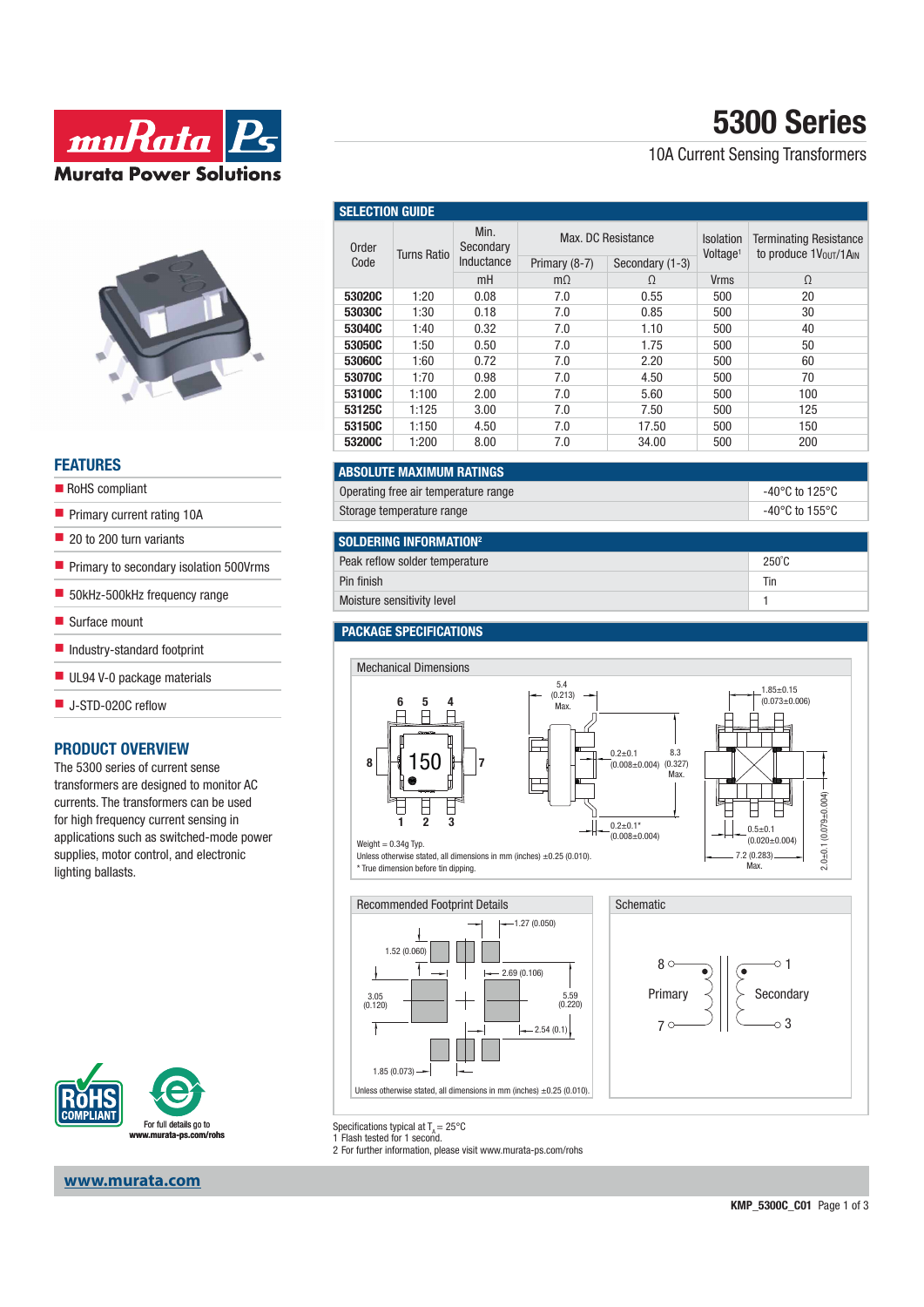### **muRata Ps** Murata Power Solutions

# **5300 Series**

10A Current Sensing Transformers